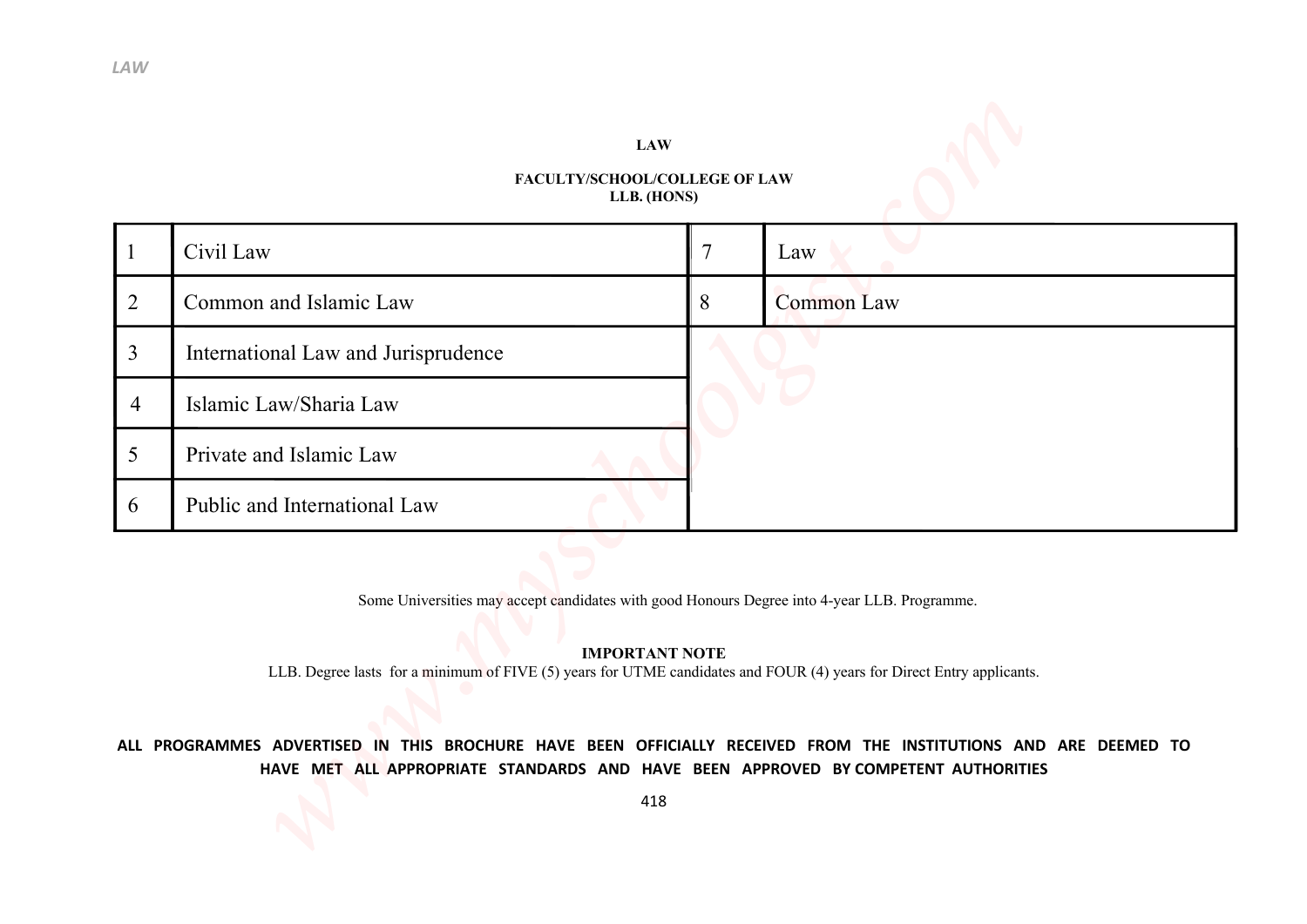| <b>LAW</b>                   |                                                      |                                                     |                      |                                                                                                                                                                                                                          |
|------------------------------|------------------------------------------------------|-----------------------------------------------------|----------------------|--------------------------------------------------------------------------------------------------------------------------------------------------------------------------------------------------------------------------|
|                              |                                                      |                                                     |                      |                                                                                                                                                                                                                          |
| <b>COURSE/DEGREE</b>         |                                                      | <b>REQUIREMENTS</b>                                 |                      | SPECIAL CONSIDERATION (WAIVER) REMARKS                                                                                                                                                                                   |
| <b>AWARDING INSTITUTIONS</b> |                                                      |                                                     |                      |                                                                                                                                                                                                                          |
|                              | <b>DIRECT ENTRY</b>                                  | <b>UTME</b>                                         | <b>UTME SUBJECTS</b> |                                                                                                                                                                                                                          |
| <b>CIVIL LAW</b>             | (i) Two (2)'A' Level                                 | (5)'O'<br>Level credit<br>Five                      | Any three (3) Arts   | <b>DIRECT ENTRY</b>                                                                                                                                                                                                      |
| ABU                          | passes in Arts or Social                             | passes to include English                           | or Social Science    | (i)<br>AAU does not accept any Diploma and NCE but accepts                                                                                                                                                               |
| OOU                          | Science subjects.                                    | Language, Literature in<br>English and Mathematics. | subjects.            | only first degree second class lower plus the UTME<br>requirements. AAUA requires 'O' Level credit passes in                                                                                                             |
| <b>UNIZIK</b>                | (ii) NCE/ND/First<br>Degree (Second Class<br>Lower). |                                                     |                      | Literature in English and Mathematics.<br>(ii)<br>ABU accepts Two 'A' Level/IJMB Passes in English<br>Literature and other Arts or Social Science subjects. ABU<br>Diploma in Law with at least MERIT Grade. ABU Diploma |
| <b>LAW</b>                   |                                                      |                                                     |                      | in Shari'ah and Civil Law with at least Merit Grade.<br>(iii)<br>ABUAD accepts excellent passes in JUPEB subjects.                                                                                                       |
| AAU                          |                                                      |                                                     |                      | BENIN requires UTME requirements plus two (2) 'A'<br>(iv)                                                                                                                                                                |
| <b>AAUA</b>                  |                                                      |                                                     |                      | Level passes; HND Lower credit and NCE credit passes in                                                                                                                                                                  |
| ABSU                         |                                                      |                                                     |                      | two (2) teaching subjects; Degree with at least second<br>class lower division.                                                                                                                                          |
| <b>ABUAD</b><br><b>ABUJA</b> |                                                      |                                                     |                      | (v)<br>BIU requires in addition to the UTME requirements a                                                                                                                                                               |
| <b>ACHIEVERS</b>             |                                                      |                                                     |                      | minimum of two (2) relevant passes at 'A' Level or NCE                                                                                                                                                                   |
| ADSU                         |                                                      |                                                     |                      | merits in three (3) subjects.                                                                                                                                                                                            |
| AJAYI                        |                                                      |                                                     |                      | <b>BOWEN</b> accepts<br>(vi)<br>a) three (3) 'A' Level passes together with 'O' Level                                                                                                                                    |
| AL-HIKMAH                    |                                                      |                                                     |                      | credit passes at not less than five (5) other subjects                                                                                                                                                                   |
| <b>ARTHUR-JARVIS</b>         |                                                      |                                                     |                      | including English Language and Literature in English                                                                                                                                                                     |
| <b>ATIBA</b>                 |                                                      |                                                     |                      | or equivalents,<br>b) a University degree of not less than a second class                                                                                                                                                |
| AUE                          |                                                      |                                                     |                      | lower division plus 'O' Level credit passes in English                                                                                                                                                                   |
| <b>AUN</b><br>AVE-MARIA      |                                                      |                                                     |                      | Language and Literature in English,                                                                                                                                                                                      |
|                              |                                                      |                                                     |                      | c) two (2) 'A' Level passes or equivalents plus three (3)<br>'O' Level credit passes including English Language                                                                                                          |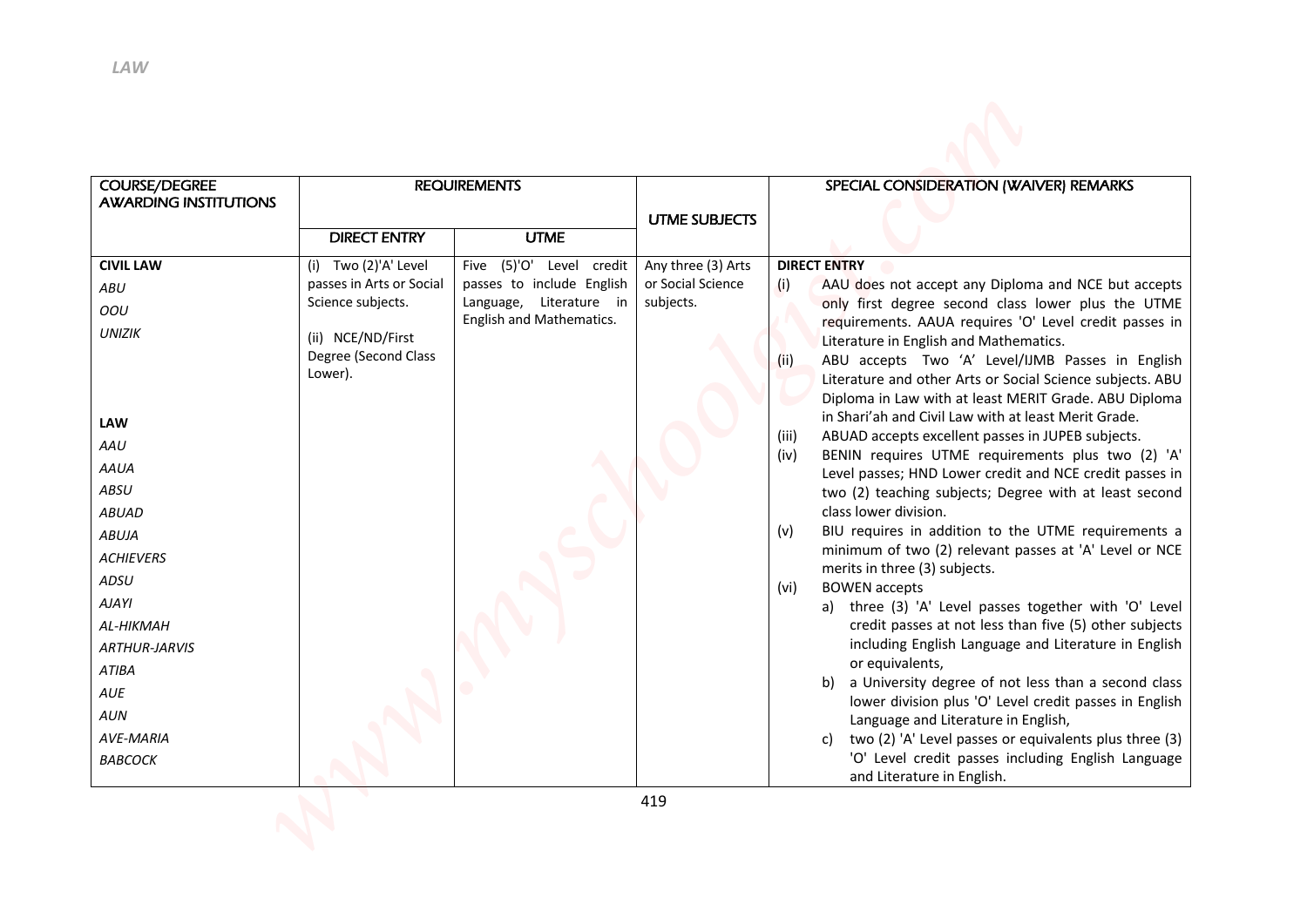| <b>COURSE/DEGREE</b><br><b>AWARDING INSTITUTIONS</b>                                                                                                                                                                                                                                                                                                  |                     | <b>REQUIREMENTS</b> |                      | SPECIAL CONSIDERATION (WAIVER) REMARKS                                                                                                                                                                                                                                                                                                                                                                                                                                                                                                                                                                                                                                                                                                                                                                                                                                                                                                                                                                                                                                                                                                                                                                                                                                                                                               |
|-------------------------------------------------------------------------------------------------------------------------------------------------------------------------------------------------------------------------------------------------------------------------------------------------------------------------------------------------------|---------------------|---------------------|----------------------|--------------------------------------------------------------------------------------------------------------------------------------------------------------------------------------------------------------------------------------------------------------------------------------------------------------------------------------------------------------------------------------------------------------------------------------------------------------------------------------------------------------------------------------------------------------------------------------------------------------------------------------------------------------------------------------------------------------------------------------------------------------------------------------------------------------------------------------------------------------------------------------------------------------------------------------------------------------------------------------------------------------------------------------------------------------------------------------------------------------------------------------------------------------------------------------------------------------------------------------------------------------------------------------------------------------------------------------|
|                                                                                                                                                                                                                                                                                                                                                       |                     |                     | <b>UTME SUBJECTS</b> |                                                                                                                                                                                                                                                                                                                                                                                                                                                                                                                                                                                                                                                                                                                                                                                                                                                                                                                                                                                                                                                                                                                                                                                                                                                                                                                                      |
|                                                                                                                                                                                                                                                                                                                                                       | <b>DIRECT ENTRY</b> | <b>UTME</b>         |                      |                                                                                                                                                                                                                                                                                                                                                                                                                                                                                                                                                                                                                                                                                                                                                                                                                                                                                                                                                                                                                                                                                                                                                                                                                                                                                                                                      |
| BAZE<br><b>BENIN</b><br><b>BINGHAM</b><br>BIU<br><b>BOWEN</b><br><b>BSU</b><br><b>CALABAR</b><br>CALEB<br><b>CLIFFORD</b><br>COOU<br><b>CUAB</b><br>DELSU<br>EBSU<br><b>EUI</b><br><b>EDWIN CLARK</b><br><b>EKSU</b><br>ELIZADE<br><b>ESUTECH</b><br><b>AEFUNA</b><br><b>FED-OYE EKITI</b><br>FED-WUKARI<br><b>FOUNTAIN</b><br>GOUU<br><b>GREGORY</b> |                     |                     |                      | (vii)<br><b>CALABAR</b> accepts;<br>a) Two (2) A Level passes in Arts or Social Science<br>subjects.<br>b) NCE/ND/First Degree (Second Class Lower).<br>COOU accepts GCE, 'A' Level or HSC passes in two (2)<br>(viii)<br>subjects plus 'O' Level credit passesin three (3) subjects<br>including English Language and Mathematics, Literature<br>in English plus UTME requirements, first degree at least<br>second class lower. Does not require Literature in<br>English for degree holders.<br>ILORIN does not require Literature in English for degree<br>(ix)<br>holders.<br>(x)<br><b>CUAB</b> accepts<br>a)<br>degree<br>Mature students with experience in related<br>b)<br>programmes who possess basic requirements in<br>(a) shall be considered for admission.<br>EBSU accepts<br>(xi)<br>HND and ND with a minimum of upper credit from<br>a)<br>relevant programmes.<br>b) NCE, ND or degree in Arts or Social Science subjects<br>in addition to the UTME requirements.<br>IBADAN accepts two (2) passes at 'A' Level plus 'O' Level<br>(xii)<br>credit passes in five (5) or six (6) other subjects including<br>English Language and Literature in English. Accepts good<br>first degree with 'O' Level credit pass in English<br>Language.<br>JOS accepts any class of first degree but does not accept<br>(xiii) |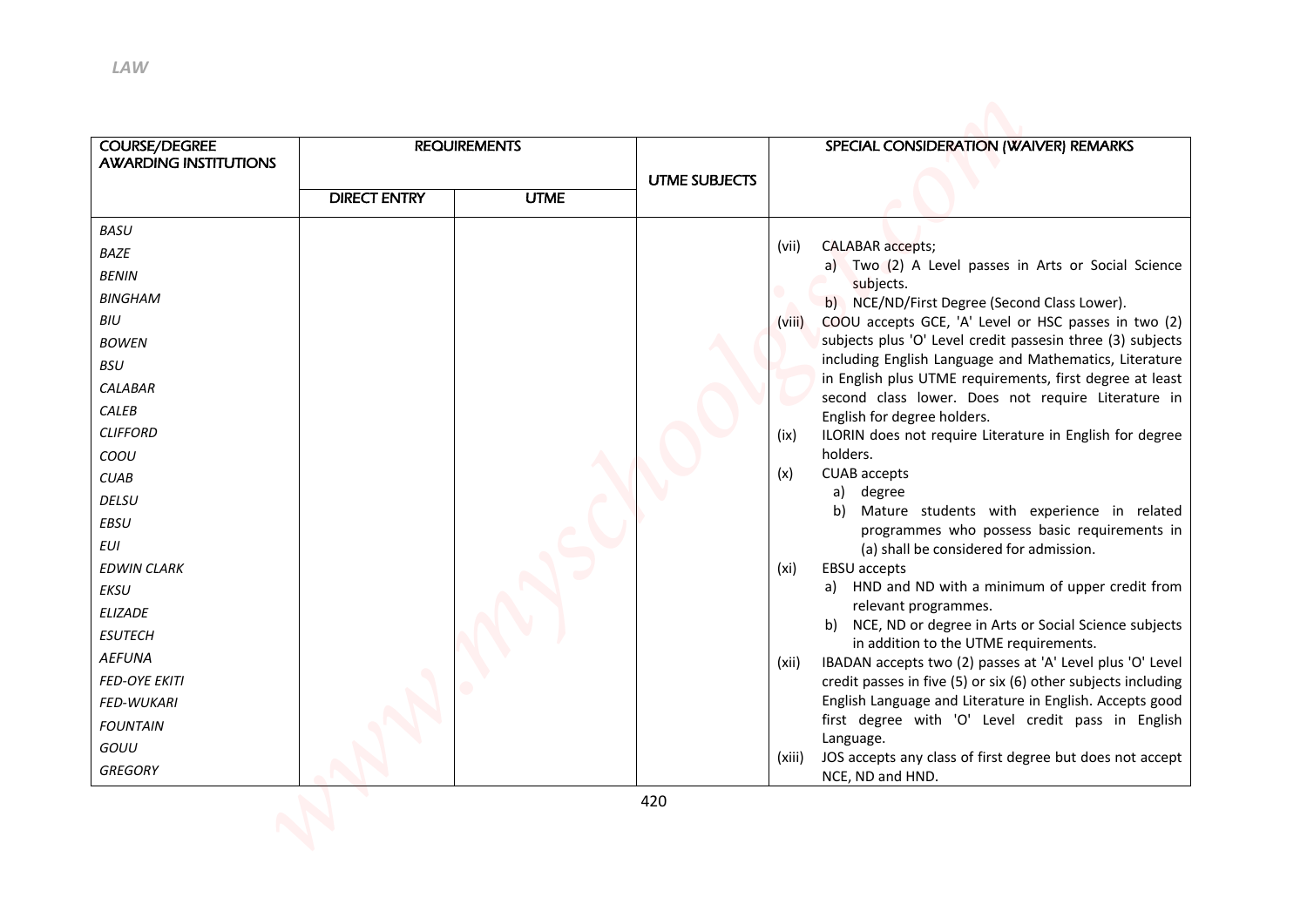| <b>COURSE/DEGREE</b><br><b>AWARDING INSTITUTIONS</b>                                                                                                                                                                                                                                                                |                     | <b>REQUIREMENTS</b> |                      | SPECIAL CONSIDERATION (WAIVER) REMARKS                                                                                                                                                                                                                                                                                                                                                                                                                                                                                                                                                                                                                                                                                                                                                                                                                                                                                                                                                                                                                                                                                                                                                                                                                                                                                                                                                     |
|---------------------------------------------------------------------------------------------------------------------------------------------------------------------------------------------------------------------------------------------------------------------------------------------------------------------|---------------------|---------------------|----------------------|--------------------------------------------------------------------------------------------------------------------------------------------------------------------------------------------------------------------------------------------------------------------------------------------------------------------------------------------------------------------------------------------------------------------------------------------------------------------------------------------------------------------------------------------------------------------------------------------------------------------------------------------------------------------------------------------------------------------------------------------------------------------------------------------------------------------------------------------------------------------------------------------------------------------------------------------------------------------------------------------------------------------------------------------------------------------------------------------------------------------------------------------------------------------------------------------------------------------------------------------------------------------------------------------------------------------------------------------------------------------------------------------|
|                                                                                                                                                                                                                                                                                                                     |                     |                     | <b>UTME SUBJECTS</b> |                                                                                                                                                                                                                                                                                                                                                                                                                                                                                                                                                                                                                                                                                                                                                                                                                                                                                                                                                                                                                                                                                                                                                                                                                                                                                                                                                                                            |
|                                                                                                                                                                                                                                                                                                                     | <b>DIRECT ENTRY</b> | <b>UTME</b>         |                      |                                                                                                                                                                                                                                                                                                                                                                                                                                                                                                                                                                                                                                                                                                                                                                                                                                                                                                                                                                                                                                                                                                                                                                                                                                                                                                                                                                                            |
| <b>IBADAN</b><br><b>IGBINEDION</b><br>JABU<br>JOS<br><b>KOLADAISI</b><br><b>KSU</b><br>LAGOS<br>LASU<br>LCITY<br><b>MADONNA</b><br><b>MAIDUGURI</b><br>MC-IBRU<br><b>MEWAR</b><br>NASARAWA<br><b>NOVENA</b><br>NDU<br><b>NOUN</b><br><b>NILE</b><br>OAU<br>PHC<br>PHILOMATH<br>POL-ACAD<br>REDEEMERS<br>RENAISSANCE |                     |                     |                      | Level Subjects: Literature-in-English and any two Arts<br>or Social Sciences. First Degree with a minimum of<br>Second Class Upper. "Lagos does not accept JUPEB<br>/ A' level passes in Fine Arts, Accounting or<br>Commerce".<br><b>LASU</b> requires<br>(xv)<br>a) two (2) 'A' Level passes with 'O' Level credit passes<br>in English Language and Literature in English.<br>b) first degree minimum of third class plus 'O' Level<br>credit passes in five (5) subjects to include English<br>Language and Literature in English.<br>MAIDUGURI requires two (2) 'A' Level passes from<br>(xvi)<br>Government, Literature in English and Religious Studies.<br>(xvii) NDU accepts<br>two (2) passes at 'A' Level in relevant subjects or its<br>a)<br>equivalents.<br>b) 'O' Level credit passes or equivalents in five (5)<br>subjects to include English Language, Literature in<br>English and Mathematics plus second class honours<br>degree of this University or any other University<br>recognized by Senate.<br>(xviii) OAU accepts first degree with a minimum of 2nd Class<br>Honours plus the UTME requirements.<br>OOU accepts a degree in Arts or Social Sciences not<br>(xix)<br>lower than a second class lower plus the basic UTME<br>requirements.<br>PHC accepts Diploma in Law Certificate from a<br>(xx)<br>recognised institution with a minimum of Upper Credit |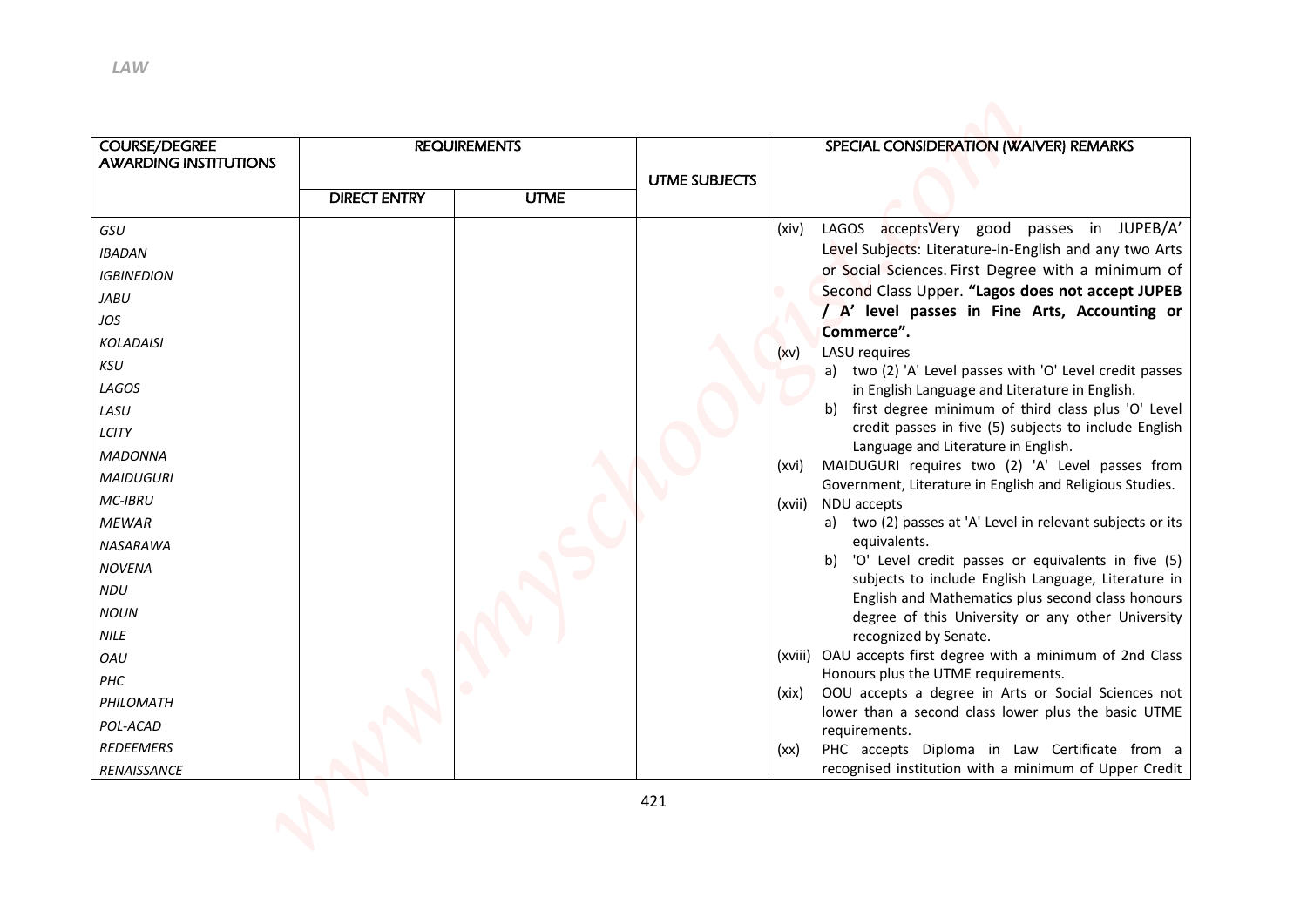| <b>LAW</b>                                                                                                                                                      |                     |                     |                      |                                                                                                                                                                                                                                                                                                                                                                                                                                                                                                                                                                                                                                                                                                                                                                                                                                                                                                                                                                                                                                                                                                                                                                                                                                                                                                                                                                                                                                                                                                                                                              |
|-----------------------------------------------------------------------------------------------------------------------------------------------------------------|---------------------|---------------------|----------------------|--------------------------------------------------------------------------------------------------------------------------------------------------------------------------------------------------------------------------------------------------------------------------------------------------------------------------------------------------------------------------------------------------------------------------------------------------------------------------------------------------------------------------------------------------------------------------------------------------------------------------------------------------------------------------------------------------------------------------------------------------------------------------------------------------------------------------------------------------------------------------------------------------------------------------------------------------------------------------------------------------------------------------------------------------------------------------------------------------------------------------------------------------------------------------------------------------------------------------------------------------------------------------------------------------------------------------------------------------------------------------------------------------------------------------------------------------------------------------------------------------------------------------------------------------------------|
| <b>COURSE/DEGREE</b><br><b>AWARDING INSTITUTIONS</b>                                                                                                            |                     | <b>REQUIREMENTS</b> | <b>UTME SUBJECTS</b> | SPECIAL CONSIDERATION (WAIVER) REMARKS                                                                                                                                                                                                                                                                                                                                                                                                                                                                                                                                                                                                                                                                                                                                                                                                                                                                                                                                                                                                                                                                                                                                                                                                                                                                                                                                                                                                                                                                                                                       |
|                                                                                                                                                                 | <b>DIRECT ENTRY</b> | <b>UTME</b>         |                      |                                                                                                                                                                                                                                                                                                                                                                                                                                                                                                                                                                                                                                                                                                                                                                                                                                                                                                                                                                                                                                                                                                                                                                                                                                                                                                                                                                                                                                                                                                                                                              |
| SALEM<br>SAU<br><b>TANSIAN</b><br><b>TOPFAITH</b><br>TSUJ<br>UDA<br><b>UMYUK</b><br><b>UNIOSUN</b><br><b>UNN</b><br>UYO<br><b>VERITAS</b><br>WESTERN-DEL<br>YSU |                     |                     |                      | Level Pass, including UTME entry requirements. A first<br>degree from a recognized University with a minimum of<br>Honours,<br>Second-Class<br>including UTME<br>entry<br>requirements. Two (2) A/Level GCE or HSC or JUPEB or<br>IJMB Passes in Arts or Social Science Subjects, including<br>UTME entry requirements.<br>RSU accepts Candidates with First Degree from a<br>(xxi)<br>recognized University with a minimum of Second-Class<br>Honours (Lower) Division. However, preference shall be<br>given to candidates with Second Class Honours (Upper)<br>Division or higher degrees. OND/ND (Upper Credit)<br>relevant to the discipline may be considered. In addition,<br>such candidates must also satisfy the U.M.E. entry<br>requirements.<br>UMYUK requires a minimum of 9<br>(xxii)<br>points in<br>IJMB/HSC/GCE 'A' Level/NCE in any Arts or Social Science<br>subject. Candidates with a minimum of lower credit pass<br>in Diploma in Law from any recognized College of Legal<br>Studies in Nigeria may also be admitted.<br>(xxiii) UNIOSUN accepts<br>a) three (3) passes at 'A' Level together with 'O'<br>Levelcredit passes at not less than five (5) other<br>subjects including English Language and Literature<br>in English or equivalents.<br>a University degree of Osun State University, in a<br>b)<br>relevant programme - of not less than a second<br>class lower division or any other recognised<br>University in a relevant programme.<br>(xxiv) UNIZIK accepts<br>a) HND with credits or distinction aggregates from |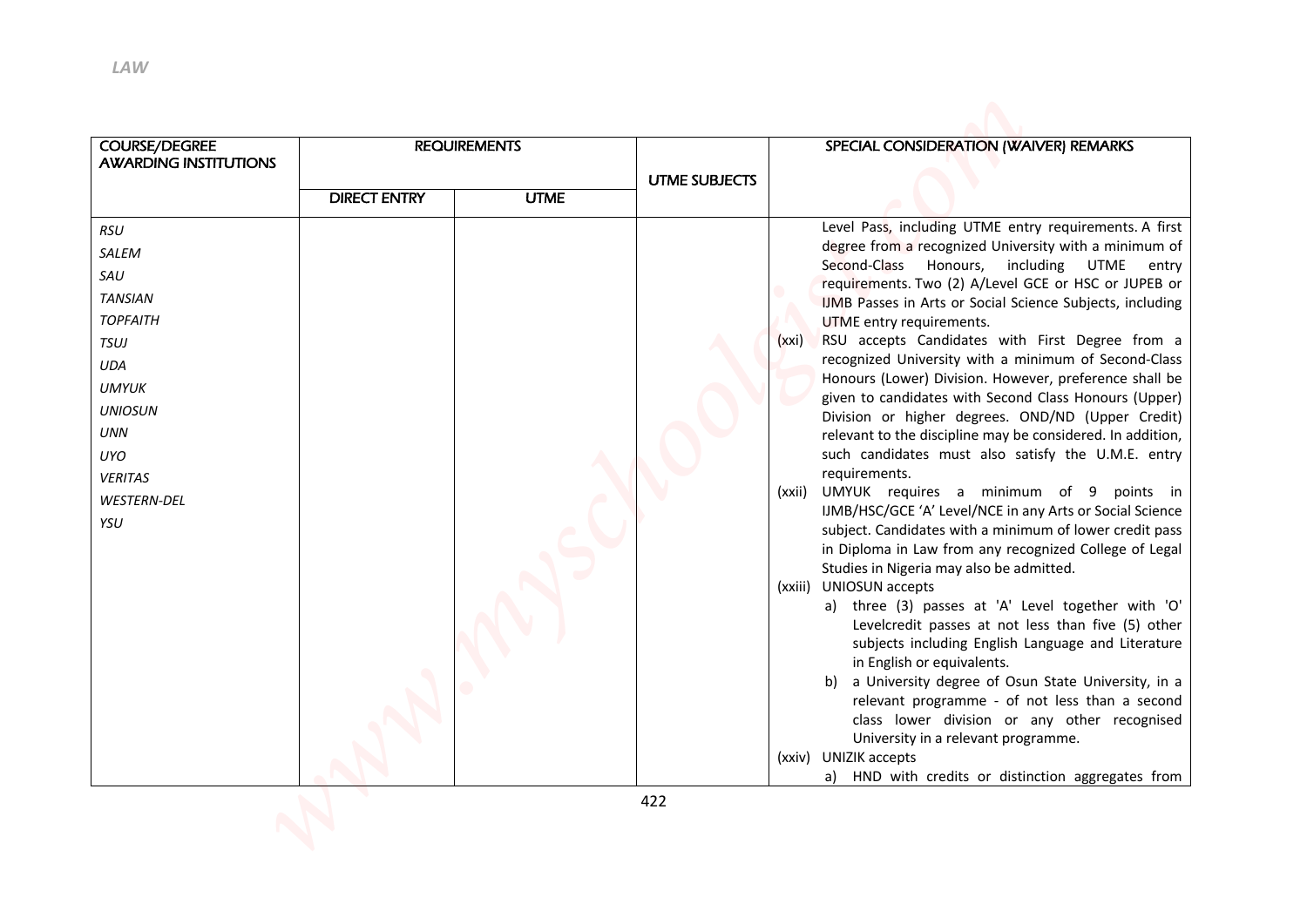| <b>LAW</b>                                    |                     |                     |                      |                                                                                                                                                                                                                                                                                                                                                                                                                                                                                                                                                                                                                                                                                                                                                                                                                                                                                                                                                                                                                                                                                                                                                                                                                                                                                                                                                                                               |
|-----------------------------------------------|---------------------|---------------------|----------------------|-----------------------------------------------------------------------------------------------------------------------------------------------------------------------------------------------------------------------------------------------------------------------------------------------------------------------------------------------------------------------------------------------------------------------------------------------------------------------------------------------------------------------------------------------------------------------------------------------------------------------------------------------------------------------------------------------------------------------------------------------------------------------------------------------------------------------------------------------------------------------------------------------------------------------------------------------------------------------------------------------------------------------------------------------------------------------------------------------------------------------------------------------------------------------------------------------------------------------------------------------------------------------------------------------------------------------------------------------------------------------------------------------|
| COURSE/DEGREE<br><b>AWARDING INSTITUTIONS</b> |                     | <b>REQUIREMENTS</b> |                      | SPECIAL CONSIDERATION (WAIVER) REMARKS                                                                                                                                                                                                                                                                                                                                                                                                                                                                                                                                                                                                                                                                                                                                                                                                                                                                                                                                                                                                                                                                                                                                                                                                                                                                                                                                                        |
|                                               | <b>DIRECT ENTRY</b> | <b>UTME</b>         | <b>UTME SUBJECTS</b> |                                                                                                                                                                                                                                                                                                                                                                                                                                                                                                                                                                                                                                                                                                                                                                                                                                                                                                                                                                                                                                                                                                                                                                                                                                                                                                                                                                                               |
|                                               |                     |                     |                      | credit passes which must include English Language,<br>Mathematics, and/ or any other science subject.<br>b) NCE/Degree plus the UTME requirements.<br>(xxv) UYO does not accept IJMB Mathematics and/or any<br>other Science subject.<br>(xxvi) LAGOS requires Five O/Level credit passes in English<br>Language, Mathematics, Literature in English and any<br>two Arts or Social Sciences subjects.<br>(xxvii) EUI accepts;<br>a) Two (2) 'A' Level passes in Arts or Social Science subjects<br>including Literature in English.<br>b) NCE/OND/HND not below credit level.<br>c) Very good passes in JUPEB/IJMB subjects: Literature in<br>English and any two (2) Arts or Social Sciences.<br>d) B.Sc. in relevant field not below Second Class Lower.<br>(xxviii) DELSU requires<br>a) Candidate must possess GCE 'A'Level passes in two (2)<br>subjects one of which must include Literature in<br>English<br>Credit in DELSU Diploma in Law<br>b)<br>Degrees in the Humanities is accepted for Law.<br>C)<br><b>UTME</b><br>AAU and NAU require 'O' Levelcredit passin one (1)<br>(i)<br>science subject and one (1) commercial subject and at<br>least 'O' Level pass in Mathematics.<br>ABUAD accepts five (5) 'O' Level credit passes to include<br>(ii)<br>English Language, Literature in English, Mathematics and<br>any two (2) Arts or Social Science subjects at one sitting. |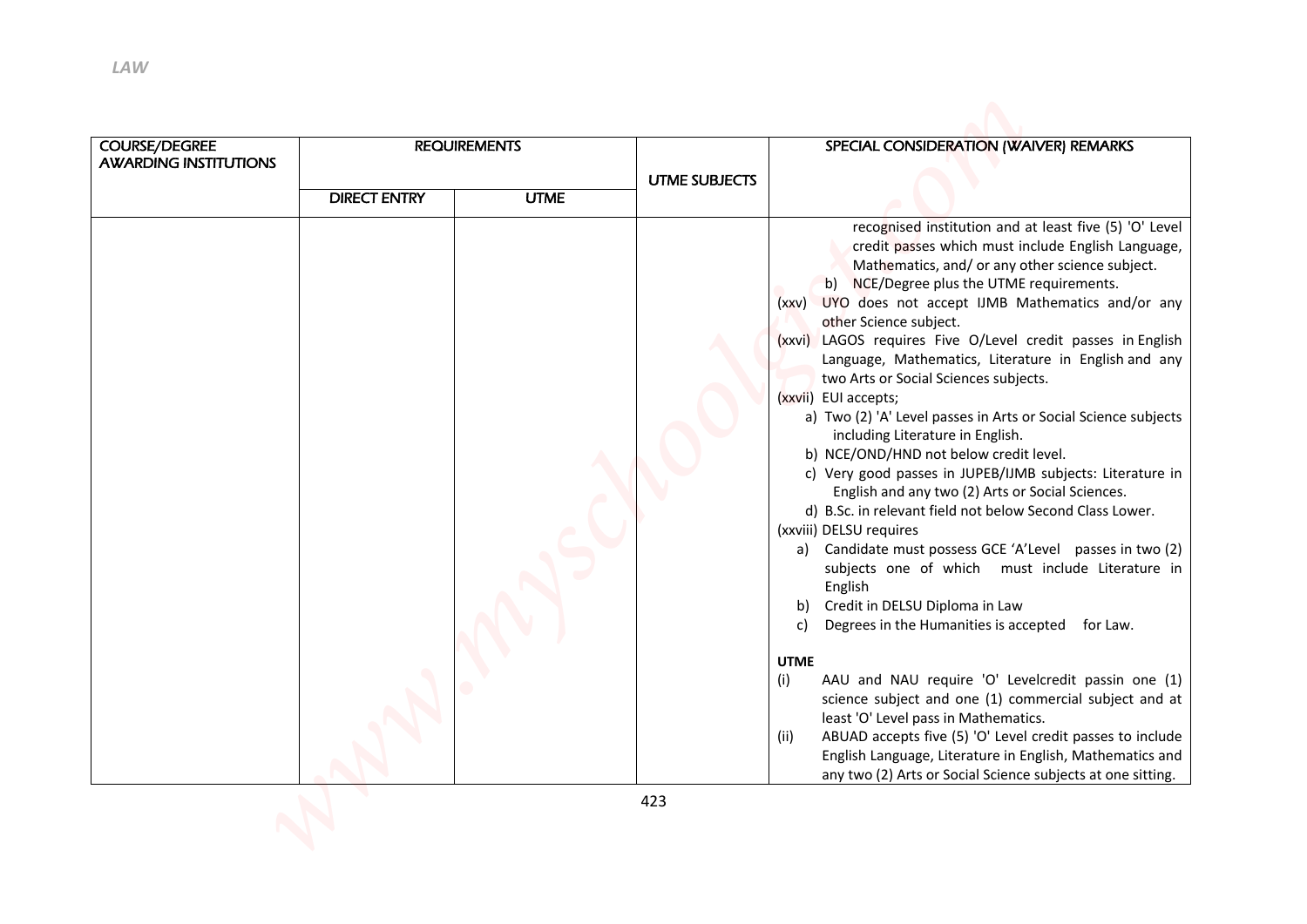| <b>LAW</b><br><b>COURSE/DEGREE</b> |                     | <b>REQUIREMENTS</b> |                      | SPECIAL CONSIDERATION (WAIVER) REMARKS                                                                                                                                                                                                                                                                                                                                                                                                                                                                                                                                                                                                                                                                                                                                                                                                                                                                                                                                                                                                                                                                                                                                                                                                                                                                                                                                                                                                                                                            |
|------------------------------------|---------------------|---------------------|----------------------|---------------------------------------------------------------------------------------------------------------------------------------------------------------------------------------------------------------------------------------------------------------------------------------------------------------------------------------------------------------------------------------------------------------------------------------------------------------------------------------------------------------------------------------------------------------------------------------------------------------------------------------------------------------------------------------------------------------------------------------------------------------------------------------------------------------------------------------------------------------------------------------------------------------------------------------------------------------------------------------------------------------------------------------------------------------------------------------------------------------------------------------------------------------------------------------------------------------------------------------------------------------------------------------------------------------------------------------------------------------------------------------------------------------------------------------------------------------------------------------------------|
| <b>AWARDING INSTITUTIONS</b>       |                     |                     | <b>UTME SUBJECTS</b> |                                                                                                                                                                                                                                                                                                                                                                                                                                                                                                                                                                                                                                                                                                                                                                                                                                                                                                                                                                                                                                                                                                                                                                                                                                                                                                                                                                                                                                                                                                   |
|                                    | <b>DIRECT ENTRY</b> | <b>UTME</b>         |                      |                                                                                                                                                                                                                                                                                                                                                                                                                                                                                                                                                                                                                                                                                                                                                                                                                                                                                                                                                                                                                                                                                                                                                                                                                                                                                                                                                                                                                                                                                                   |
|                                    |                     |                     |                      | English Language, Literature in English and three (3)<br>other Arts subjects at not more than two (2) sittings.<br>BSU accepts any other three (3) Arts/Social Science<br>(iv)<br>subjects<br>CUAB requires five (5) 'O' Level credits passes in English<br>(v)<br>Language, Literature in English, Government and<br>Economics at not more than two (2) sittings. Candidates<br>with 'O' Level pass in Mathematics may be eligible for<br>admission.<br>EBSU requires any other two (2) Arts or Social Science<br>(vi)<br>Subjects.<br>ESUTECH requires 'O' Levelcredit passes in Mathematics<br>(vii)<br>or Science subject.<br>(viii)<br>IBADAN requires five (5)'O' Level credit passes at one<br>sitting or six (6) 'O' Levelcredit passes at two (2) sittings<br>to include English Language, Literature in English, any<br>other subjects from Arts, Social Sciences or Sciences.<br>ILORIN requires Literature in English plus any two (2)<br>(ix)<br>subjects.<br>JOS and OOU; 'O' Level credit pass in Mathematics is not<br>(x)<br>compulsory.<br>KSU requires five (5) 'O' Level credit passes or<br>(xi)<br>equivalents in English Language, Literature in English and<br>any other three (3) Sciences, Social Sciences or Arts<br>subjects.<br>LAGOS requires Five O/Level credit passes in English<br>(xii)<br>Language, Mathematics, Literature in English and any<br>two Arts or Social Sciences subjects.<br>NDU requires five (5) 'O' Level credit passes in English<br>(xiii) |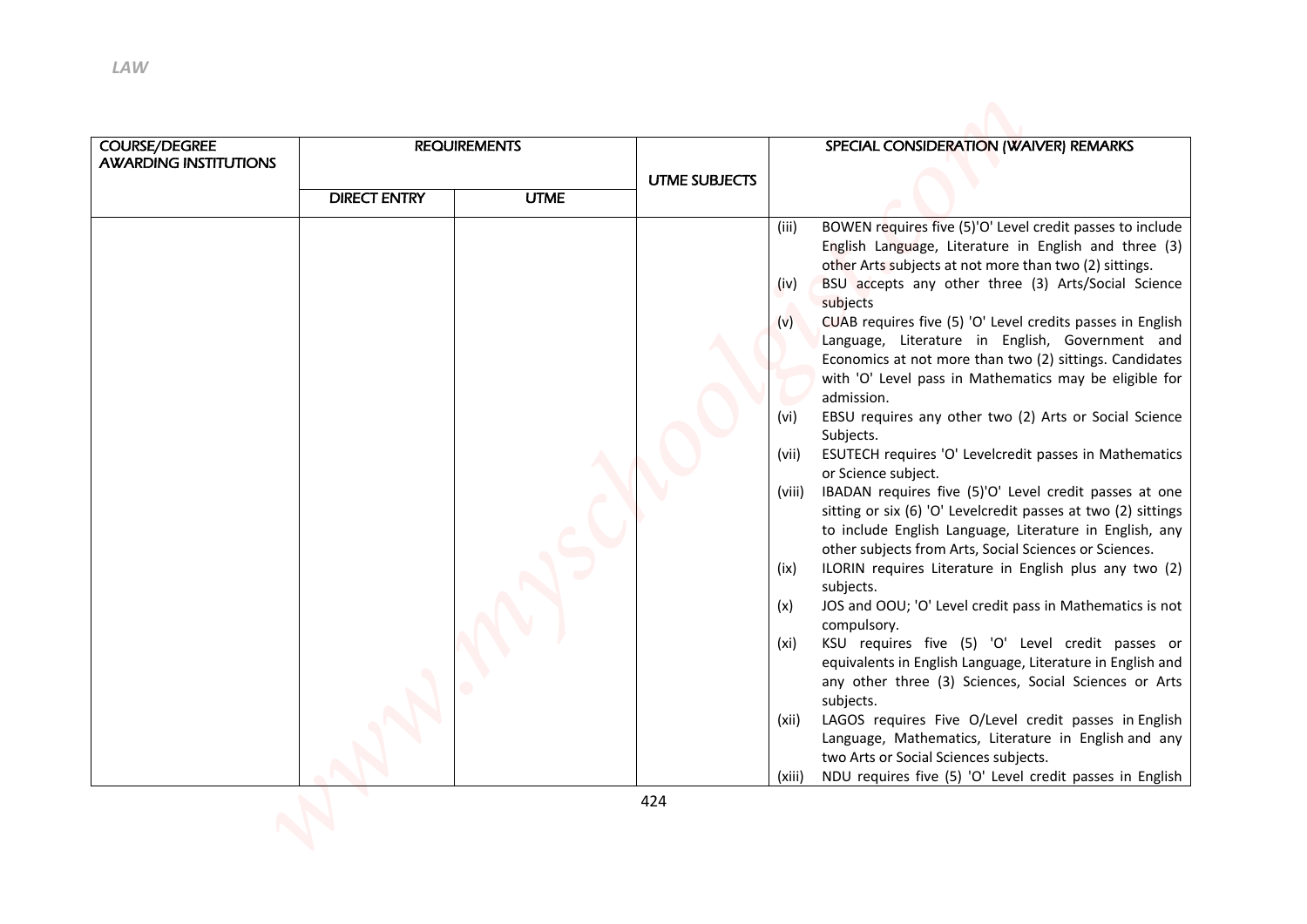| <b>COURSE/DEGREE</b><br><b>AWARDING INSTITUTIONS</b> |                     | <b>REQUIREMENTS</b> |                      | SPECIAL CONSIDERATION (WAIVER) REMARKS                                                                                                                                                                                                                                                                                                                                                                                                                                                                                                                                                                                                                                                                                                                                                                                                                                                                                                                                                                                                                                                                                                                                                                                                                                                                                                                                                                                                                                                                                                                 |
|------------------------------------------------------|---------------------|---------------------|----------------------|--------------------------------------------------------------------------------------------------------------------------------------------------------------------------------------------------------------------------------------------------------------------------------------------------------------------------------------------------------------------------------------------------------------------------------------------------------------------------------------------------------------------------------------------------------------------------------------------------------------------------------------------------------------------------------------------------------------------------------------------------------------------------------------------------------------------------------------------------------------------------------------------------------------------------------------------------------------------------------------------------------------------------------------------------------------------------------------------------------------------------------------------------------------------------------------------------------------------------------------------------------------------------------------------------------------------------------------------------------------------------------------------------------------------------------------------------------------------------------------------------------------------------------------------------------|
|                                                      | <b>DIRECT ENTRY</b> | <b>UTME</b>         | <b>UTME SUBJECTS</b> |                                                                                                                                                                                                                                                                                                                                                                                                                                                                                                                                                                                                                                                                                                                                                                                                                                                                                                                                                                                                                                                                                                                                                                                                                                                                                                                                                                                                                                                                                                                                                        |
|                                                      |                     |                     |                      | OAU requires five (5) 'O' Level credit passes to include<br>(xiv)<br>English Language and Literature in English.<br>OOU requires 'O' Level credit pass in Literature in English<br>(xv)<br>and at least 'O' Level pass in Mathematics.<br>PHC requires Five (5) O Level Credits in English Language,<br>(xvi)<br>Mathematics, Literature in English and two (2) other<br>credits from Economics, Government,<br>History,<br>Geography, Commerce, CRK/IRK.<br>UMYUK requires five (5) 'O' Levelcredit passes or<br>(xvii)<br>equivalents in English Language, Literature in English<br>and any other three (3) Social Science or Arts subjects<br>with 'O' Level credit pass in Mathematics at not more<br>than two (2) sittings.<br>(xviii) UNN does not require Mathematics and does not accept<br>Fine Art or Local languages.<br>UYO, MADONNA, BIU, and BENIN accept 'O' Level pass in<br>(xix)<br>Mathematics.<br>EUI requires five (5) credit passes at SSC or its equivalent<br>(xx)<br>to include English Language, Literature in English and<br>Mathematics.<br>DELSU requires at least five (5) credit passes which must<br>(xxi)<br>include English Language, Literature in English and<br>Mathematics at not more than two (2) sittings and two<br>(2) other subjects from Arts and Social Sciences.<br>AAUA requires five (5) 'O' Level credit passes to include<br>(xxii)<br>English Language, Literature in English, Mathematics and<br>any other two subjects from, CRK /IRS, Igbo<br>Language/Yoruba Language/Hausa Language, History, |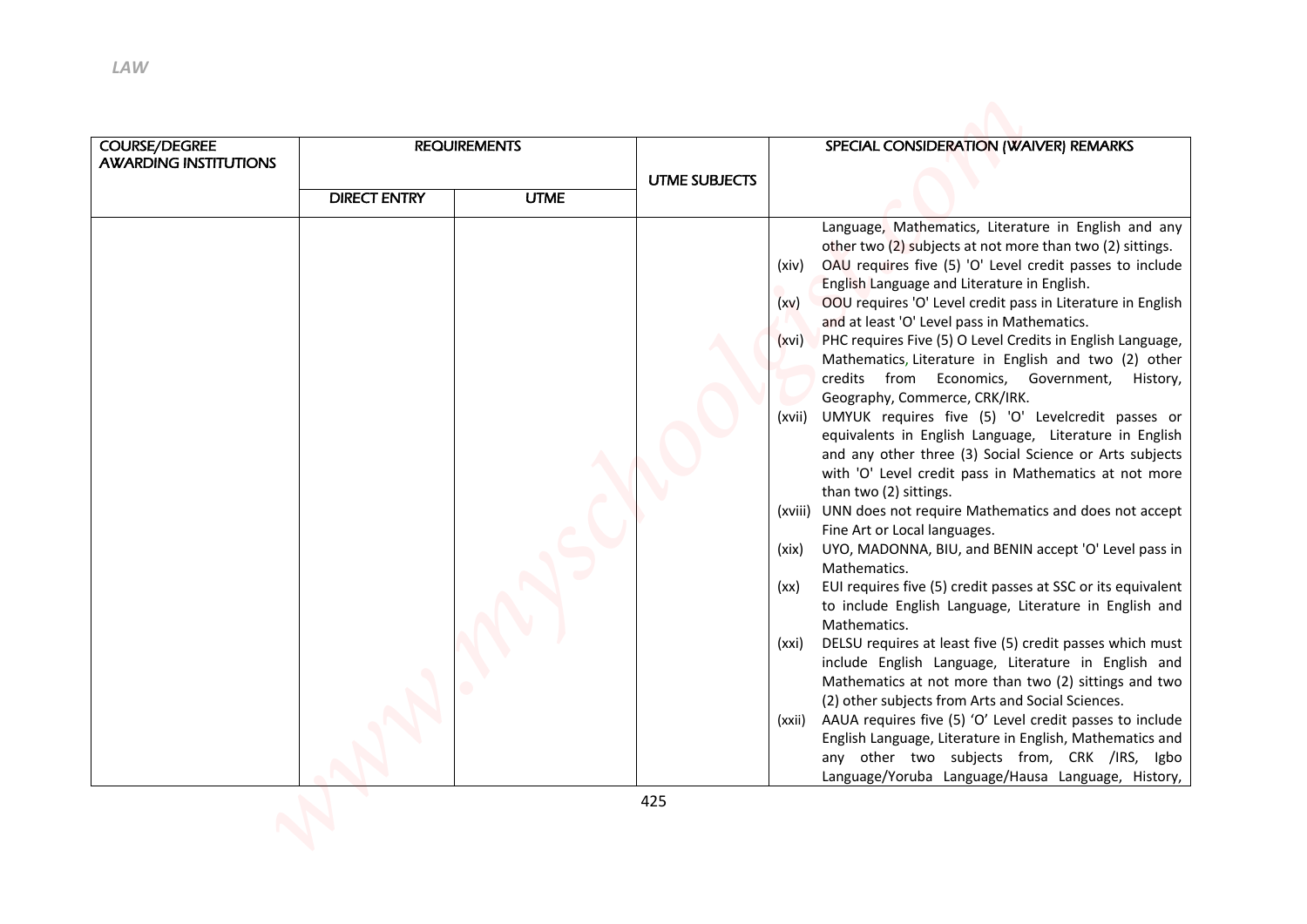| <b>COURSE/DEGREE</b>         |                     | <b>REQUIREMENTS</b> |                      | SPECIAL CONSIDERATION (WAIVER) REMARKS                                                                                                                                                                                                                                                                                                                                                                                                                                                                                                                                                                                                                                                                                                                                                                                                                                                                                                                                                                                                                                                                                                      |
|------------------------------|---------------------|---------------------|----------------------|---------------------------------------------------------------------------------------------------------------------------------------------------------------------------------------------------------------------------------------------------------------------------------------------------------------------------------------------------------------------------------------------------------------------------------------------------------------------------------------------------------------------------------------------------------------------------------------------------------------------------------------------------------------------------------------------------------------------------------------------------------------------------------------------------------------------------------------------------------------------------------------------------------------------------------------------------------------------------------------------------------------------------------------------------------------------------------------------------------------------------------------------|
| <b>AWARDING INSTITUTIONS</b> | <b>DIRECT ENTRY</b> | <b>UTME</b>         | <b>UTME SUBJECTS</b> |                                                                                                                                                                                                                                                                                                                                                                                                                                                                                                                                                                                                                                                                                                                                                                                                                                                                                                                                                                                                                                                                                                                                             |
|                              |                     |                     |                      | RSU requires Five (5) WASC/SSCE/GCE/NECO O/L in at<br>(xxiii)<br>least credit passes from English Language, Mathematics,<br>Literature in English and any two (2) Arts/Social Science<br>subjects.<br>(xxiv) CALABAR accepts Five (5) 'O' Level credit passes to<br>include English Language, Literature in English and<br>Mathematics.<br>ABU requires Five 'O' Level Credit passes which must<br>(xxv)<br>include English Language, Literature in English and any<br>other three Arts or Social Science Subjects.<br><b>UTME SUBJECTS</b><br>(i)<br>BOWEN, ILORIN, UNN, BENIN, AAU and OAU require<br>Literature in English plus any two (2) subjects.<br>CUAB require Literature in English and any other Arts or<br>(ii)<br>Social Science subjects.<br>EBSU requires Literature in English and either<br>(iii)<br>Government, History, CRS or Economics.<br>IBADAN accepts Science subjects.<br>(iv)<br>(v)<br>LAGOS requires English Language and any three Arts or<br>Social Sciences subjects. Lagos does not accept Music,<br>Fine Arts, and Principles of Accounting. Lagos accepts<br>either Economics or Commerce but not both. |
|                              |                     |                     |                      | OOU does not insist on Literature in English.<br>(vi)<br>PHC requires Literature in English and any two (2)<br>(vii)<br>subjects from Economics, Government, History,<br>Geography, Commerce, CRK/IRK<br>RSU requires English Language, Literature in English,<br>(viii)                                                                                                                                                                                                                                                                                                                                                                                                                                                                                                                                                                                                                                                                                                                                                                                                                                                                    |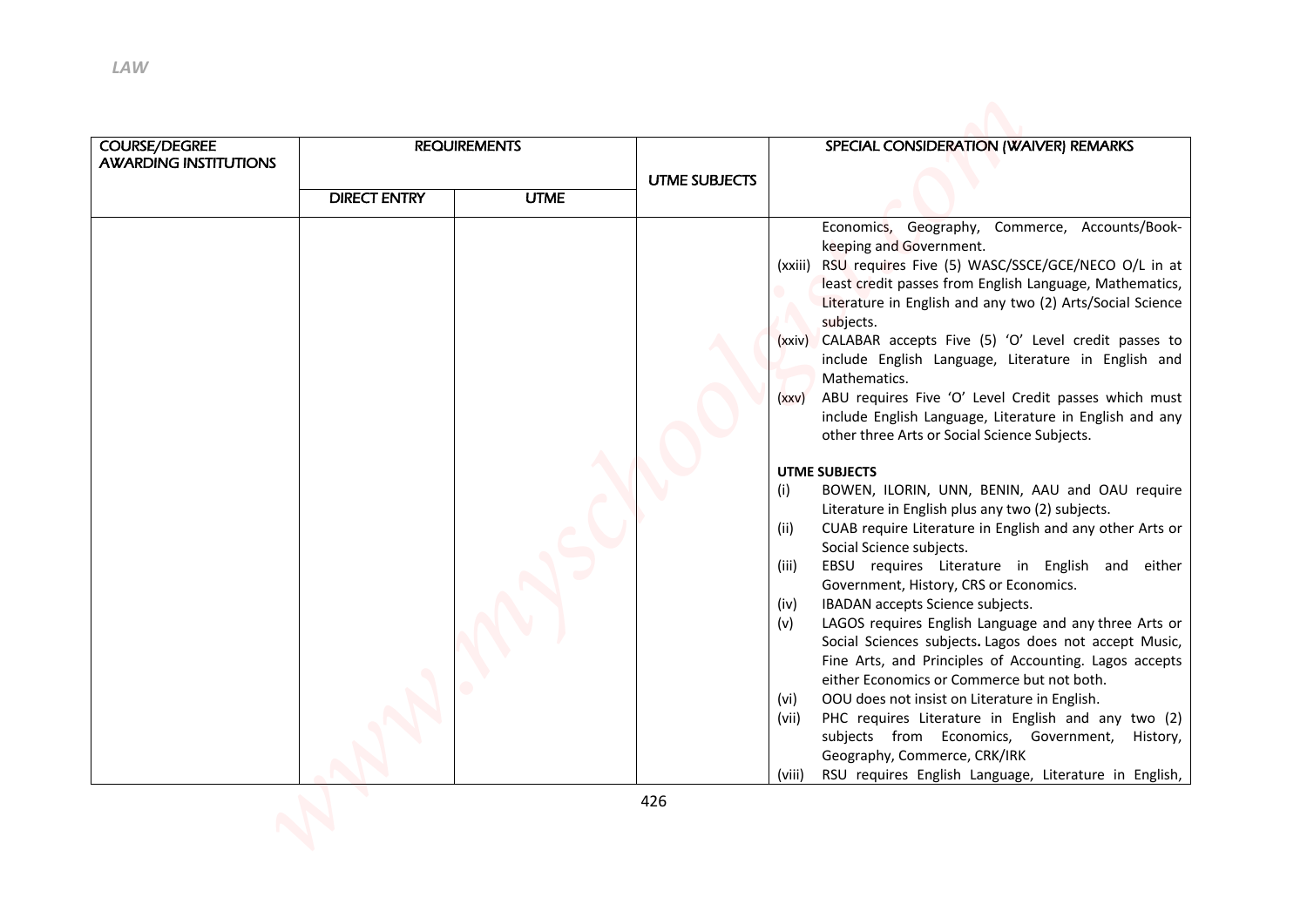| LAW                                                                                                                                            |                                                                              |                                                                                                                                   |                                                                                               |                                                                                                                                                                                                                                                                                                                                                                                                                                                                                                                                                                                                                                                                                                                                                              |
|------------------------------------------------------------------------------------------------------------------------------------------------|------------------------------------------------------------------------------|-----------------------------------------------------------------------------------------------------------------------------------|-----------------------------------------------------------------------------------------------|--------------------------------------------------------------------------------------------------------------------------------------------------------------------------------------------------------------------------------------------------------------------------------------------------------------------------------------------------------------------------------------------------------------------------------------------------------------------------------------------------------------------------------------------------------------------------------------------------------------------------------------------------------------------------------------------------------------------------------------------------------------|
| <b>COURSE/DEGREE</b>                                                                                                                           |                                                                              | <b>REQUIREMENTS</b>                                                                                                               |                                                                                               | SPECIAL CONSIDERATION (WAIVER) REMARKS                                                                                                                                                                                                                                                                                                                                                                                                                                                                                                                                                                                                                                                                                                                       |
| <b>AWARDING INSTITUTIONS</b>                                                                                                                   |                                                                              |                                                                                                                                   |                                                                                               |                                                                                                                                                                                                                                                                                                                                                                                                                                                                                                                                                                                                                                                                                                                                                              |
|                                                                                                                                                | <b>DIRECT ENTRY</b>                                                          | <b>UTME</b>                                                                                                                       | <b>UTME SUBJECTS</b>                                                                          |                                                                                                                                                                                                                                                                                                                                                                                                                                                                                                                                                                                                                                                                                                                                                              |
|                                                                                                                                                |                                                                              |                                                                                                                                   |                                                                                               | (2) subjects in Art/Social Science.<br>AAUA accepts Literature in English and any two (2)<br>(x)<br>subjects in Art/Social Science.<br>MAIDUGURI requires any three (3) from Government,<br>(x <sub>i</sub> )<br>Economics, Geography or Arts subjects.<br>(xii)<br>UMYUK requires Literature in English and any other two<br>(2) Arts and Social Science subject.<br>ABUAD requires Literature in English and any two Arts or<br>(xiii)<br>Social Science subjects.<br>CALABAR requires Literature in English and Christian<br>(xiv)<br>Religious Knowledge, Govt./History or Economic or any<br>other Arts or Social Science Subjects.<br>ABU requires Use of English, Literature in English and<br>(xv)<br>any other two Arts or Social Science subjects. |
| <b>ISLAMIC/SHARIA LAW</b><br><b>ABU</b><br>KSU<br><b>MAIDUGURI</b><br><b>COMMON AND ISLAMIC LAW</b><br><b>BAYERO</b><br><b>ILORIN</b><br>KWASU | Two (2) A' level passes<br>include Islamic<br>to<br><b>Studies or Arabic</b> | Five (5)'O' Level credit<br>passes in Arts or Social<br>Sciences to include English<br>Language and Islamic<br>Studies or Arabic. | Any three (3) Arts<br>or Social Science<br>subjects including<br>Arabic or Islamic<br>Studies | <b>DIRECT ENTRY</b><br>(i)<br>ABU accepts Two 'A' Level/IJMB passes in IRK/Arabic and<br>any other Arts or Social Science subjects ABU Diploma in<br>Shari'ah and Civil Law with at least Merit Grade.<br>(ii)<br>BAYERO does not accept NCE.<br>(iii)<br>ILORIN accepts;<br>a) At least, two (2) 'A' Level passes in GCE/IJMB or its<br>equivalent in Arts or Social Science subjects one of<br>which must include Arabic or Islamic Studies<br>b) Diploma in Law (Upper Credit) from recognized<br>institutions<br>c) First Degree from a recognized University                                                                                                                                                                                            |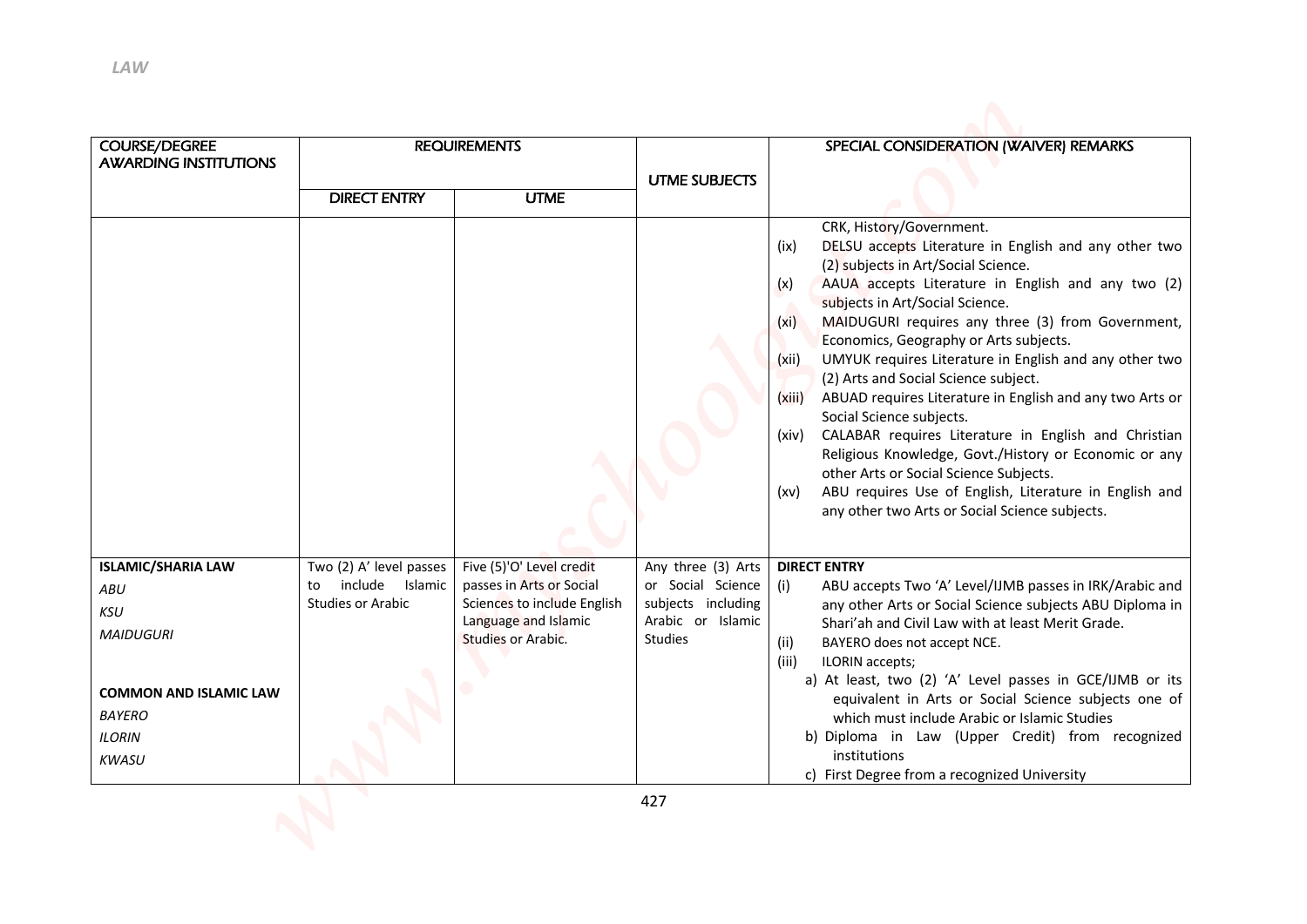| <b>COURSE/DEGREE</b><br><b>AWARDING INSTITUTIONS</b> |                     | <b>REQUIREMENTS</b> |                      | SPECIAL CONSIDERATION (WAIVER) REMARKS                                                                                                                                                                                                                                                                                                                                                                                                                                                                                                                                                                                                                                                                                                                                                                                                                                                                                                                                                                                                                                                                                                                                                                                                                                                                           |
|------------------------------------------------------|---------------------|---------------------|----------------------|------------------------------------------------------------------------------------------------------------------------------------------------------------------------------------------------------------------------------------------------------------------------------------------------------------------------------------------------------------------------------------------------------------------------------------------------------------------------------------------------------------------------------------------------------------------------------------------------------------------------------------------------------------------------------------------------------------------------------------------------------------------------------------------------------------------------------------------------------------------------------------------------------------------------------------------------------------------------------------------------------------------------------------------------------------------------------------------------------------------------------------------------------------------------------------------------------------------------------------------------------------------------------------------------------------------|
|                                                      | <b>DIRECT ENTRY</b> | <b>UTME</b>         | <b>UTME SUBJECTS</b> |                                                                                                                                                                                                                                                                                                                                                                                                                                                                                                                                                                                                                                                                                                                                                                                                                                                                                                                                                                                                                                                                                                                                                                                                                                                                                                                  |
| UDU<br><b>UNIOSUN</b>                                |                     |                     |                      | "A" Level Subjects for Direct Entry Admissions, HND.,<br>A.C.I.S., ACA, A.C.C., LL.B (Inter ) of University of<br>London and NCE<br>e) Such candidate<br>must meet the UTME entry<br>requirements stipulated above.<br>Where a diploma is graded as $-$ Distinction, Credit,<br>Merit and Pass, Credit grade is accepted for direct<br>admission.<br><b>UTME</b><br>(i)<br>BAYERO requires Islamic Studies/Arabic and Literature-in-<br>English for Common and Islamic Law.<br>(ii)<br><b>ILORIN</b><br>(5)<br>'O'<br>requires<br>level<br>Five<br>(SSCE/GCE/NECO/NABTEB/ etc.) credit passes in Arts<br>/Social Sciences subjects including English language,<br>Arabic or Islamic Studies and Mathematics.<br>KSU requires five (5) 'O' Levelcredit passes in English<br>(iii)<br>Language, Literature in English and three (3) other relevant<br>Arts, Social Science, or Science subjects.<br>ABU requires Five 'O' Level Credit passes which must<br>(iv)<br>include English Language, Arabic Language/Islamic<br>Studies and any other three Arts or Social Science<br>Subjects.<br><b>UTME SUBJECTS</b><br>(i)<br>Any two (2) Arts or Social Science subjects including<br>Literature in English.<br>ABU require Use of English, IRK/Arabic and any other two<br>(ii)<br>Arts or Social Science subjects. |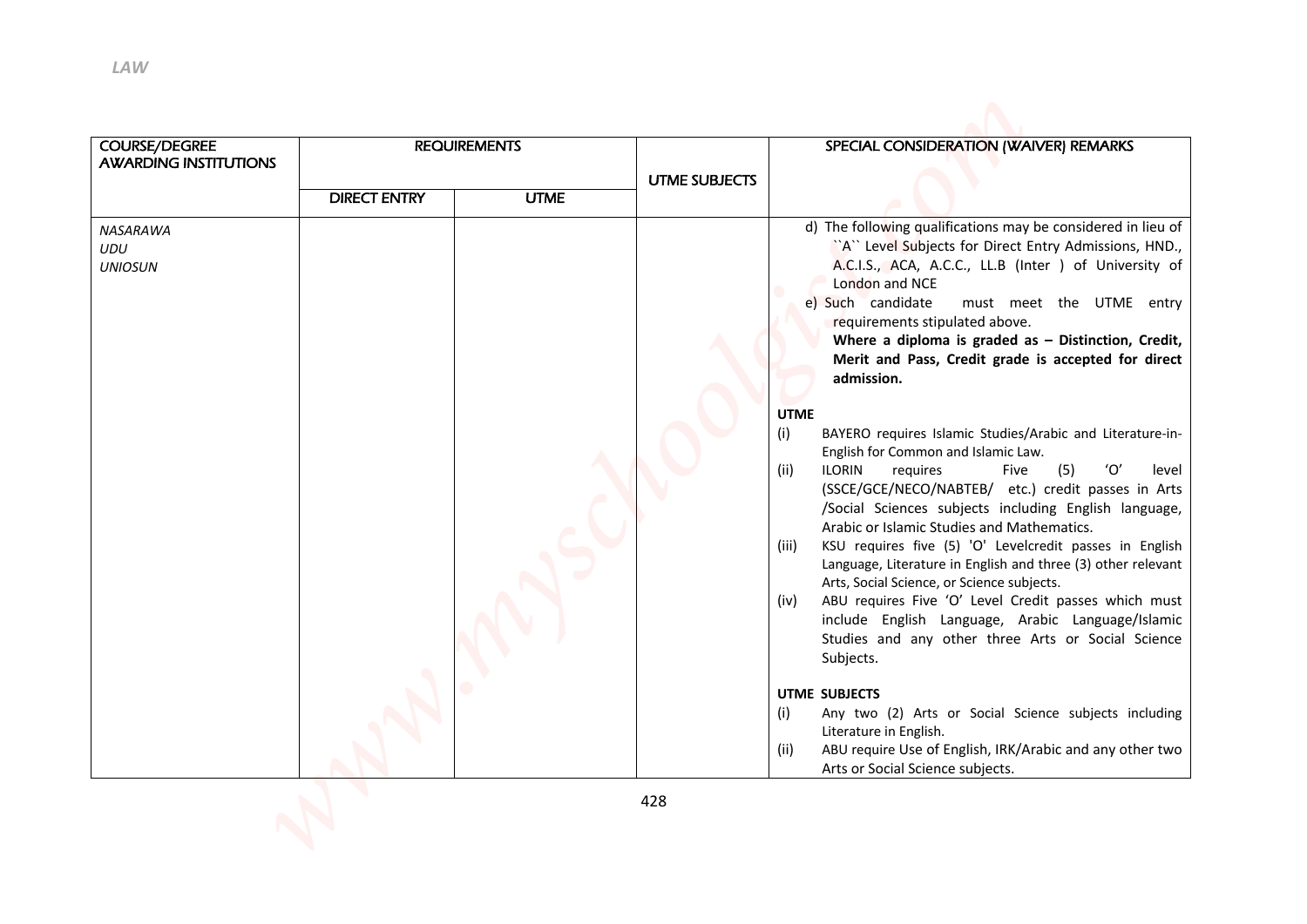| <b>LAW</b>                                                                        |                                                                                                                                                                                          |                                                                                                                   |                                                                     |                                                                                                                                                                                                                                                                                                                |
|-----------------------------------------------------------------------------------|------------------------------------------------------------------------------------------------------------------------------------------------------------------------------------------|-------------------------------------------------------------------------------------------------------------------|---------------------------------------------------------------------|----------------------------------------------------------------------------------------------------------------------------------------------------------------------------------------------------------------------------------------------------------------------------------------------------------------|
| <b>COURSE/DEGREE</b><br><b>AWARDING INSTITUTIONS</b>                              |                                                                                                                                                                                          | <b>REQUIREMENTS</b>                                                                                               |                                                                     | SPECIAL CONSIDERATION (WAIVER) REMARKS                                                                                                                                                                                                                                                                         |
|                                                                                   | <b>DIRECT ENTRY</b>                                                                                                                                                                      | <b>UTME</b>                                                                                                       | <b>UTME SUBJECTS</b>                                                |                                                                                                                                                                                                                                                                                                                |
|                                                                                   |                                                                                                                                                                                          |                                                                                                                   |                                                                     | <b>UDU requires Arabic</b><br>(iii)<br>MAIDUGURI requires any three from Government,<br>(iv)<br>Economics, Geography or Arts subjects including Arabic or<br><b>Islamic Studies.</b><br>(v)<br>ILORIN requires any three (3) Arts or Social Sciences<br>Subjects which must include Arabic or Islamic Studies. |
| <b>PUBLIC AND PRIVATE</b><br><b>INTERNATIONAL LAW:</b><br>AAUA<br>MAIDUGURI (Pub) | As in Civil Law                                                                                                                                                                          | As in Civil Law                                                                                                   | As in Civil Law                                                     |                                                                                                                                                                                                                                                                                                                |
| <b>CRIMINOLOGY AND SECURITY</b><br><b>STUDIES</b><br>JOS                          | Two (2) 'A'<br>Level<br>passes in Arts or Social<br>Science subjects.<br>ii. ND in Law, Criminal<br>Justice, Public<br>Administration with<br>passes at lower credit<br>or higher grade. | Five (5)SSC credit passes to<br>include English Language.                                                         | Any three (3)<br>subjects                                           |                                                                                                                                                                                                                                                                                                                |
| <b>COMMON LAW</b><br><b>ILORIN</b><br>KWASU                                       | i. Two (2) 'A' Level<br>passes in GCE/IJMB in<br>Arts or Social Science<br>subjects.                                                                                                     | Five (5)SSC credit passes to<br>include English Language,<br>Literature - in - English and<br>any other three (3) | Literature in<br>English and any<br>two (2) other<br>Arts/or Social | <b>DIRECT ENTRY</b><br>ILORIN accepts:<br>i)<br>a) At least, two (2) 'A' Level passes in GCE/IJMB/JUPEP or its<br>equivalent in Arts or Social Science subjects.                                                                                                                                               |